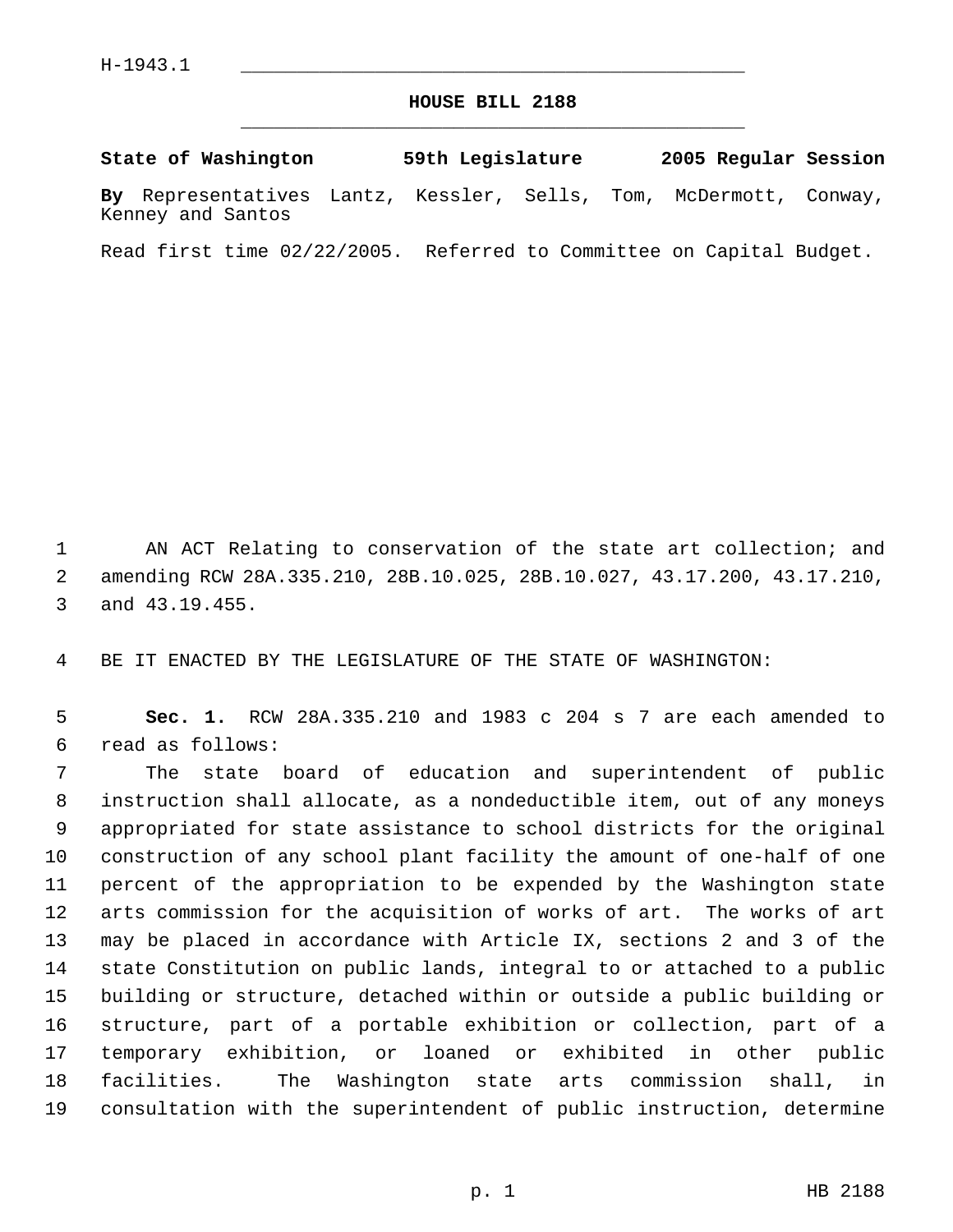the amount to be made available for the purchase of works of art under this section, and payments therefor shall be made in accordance with law. The designation of projects and sites, selection, contracting, purchase, commissioning, reviewing of design, execution and placement, acceptance, maintenance, and sale, exchange, or disposition of works of art shall be the responsibility of the Washington state arts commission in consultation with the superintendent of public instruction and 8 representatives of school district boards of directors. ((However, the costs to carry out the Washington state arts commission's responsibility for maintenance shall not be funded from the moneys referred to under this section, RCW 43.17.200, 43.19.455, or 28B.10.025, but shall be contingent upon adequate appropriations being 13 made for that purpose: PROVIDED, That)) The superintendent of public instruction and the school district board of directors of the districts where the sites are selected shall have the right to:

 (1) Waive its use of the one-half of one percent of the appropriation for the acquisition of works of art before the selection process by the Washington state arts commission;

 (2) Appoint a representative to the body established by the Washington state arts commission to be part of the selection process with full voting rights;

(3) Reject the results of the selection process;

 (4) Reject the placement of a completed work or works of art on school district premises if such works are portable.

 Rejection at any point before or after the selection process shall not cause the loss of or otherwise endanger state construction funds available to the local school district. Any works of art rejected under this section shall be applied to the provision of works of art under this chapter, at the discretion of the Washington state arts commission, notwithstanding any contract or agreement between the affected school district and the artist involved. In addition to the cost of the works of art the one-half of one percent of the appropriation as provided herein shall be used to provide for the 34 administration, including conservation of the state art collection, by the Washington state arts commission and all costs for installation of the work of art. For the purpose of this section building shall not include sheds, warehouses or other buildings of a temporary nature.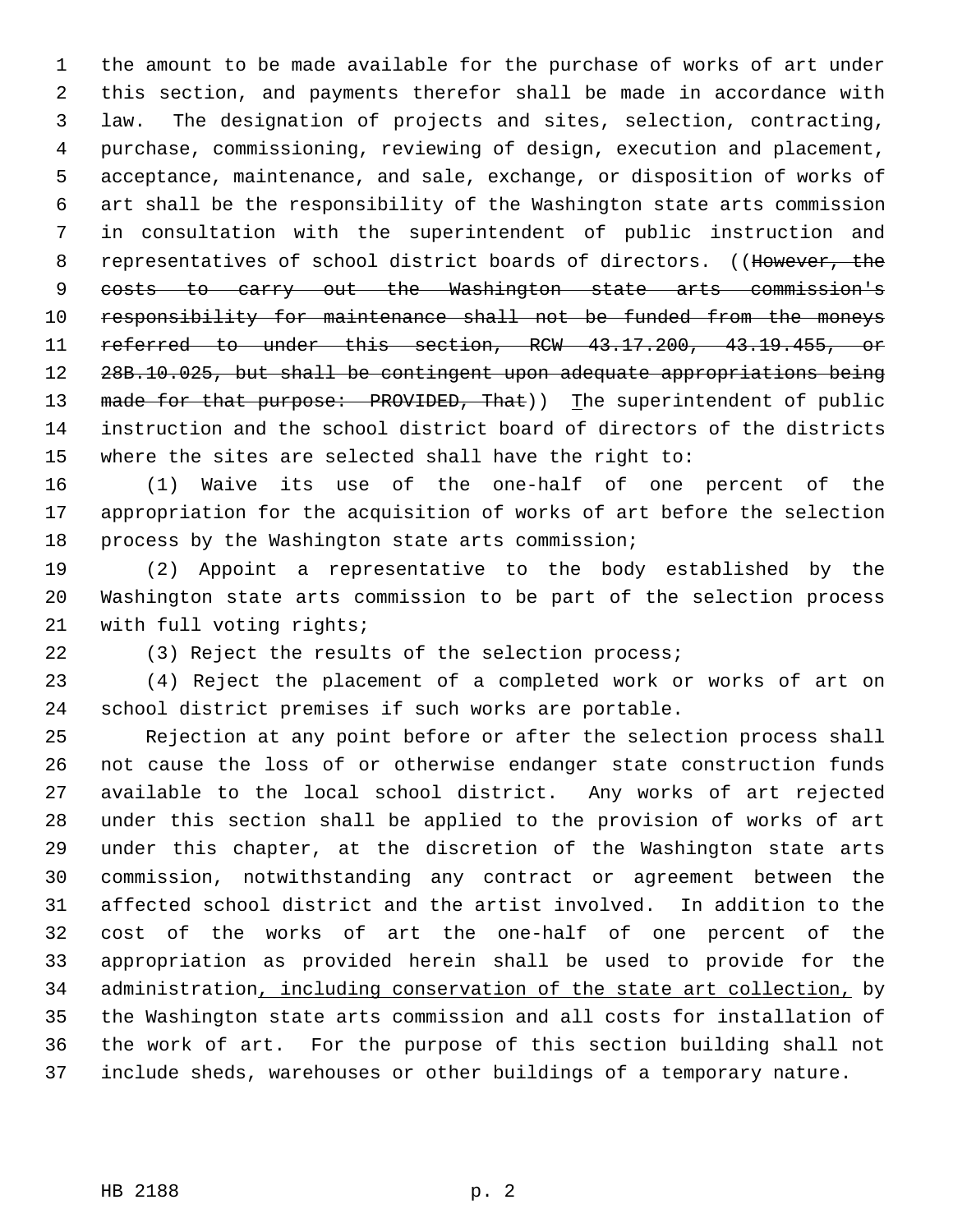The executive director of the arts commission, the superintendent of public instruction and the Washington state school directors association shall appoint a study group to review the operations of the one-half of one percent for works of art under this section.

 **Sec. 2.** RCW 28B.10.025 and 1990 c 33 s 557 are each amended to read as follows:

 The Washington state arts commission shall, in consultation with the boards of regents of the University of Washington and Washington State University and with the boards of trustees of the regional universities, The Evergreen State College, and the community college districts, determine the amount to be made available for the purchases of art under RCW 28B.10.027, and payment therefor shall be made in accordance with law. The designation of projects and sites, the selection, contracting, purchase, commissioning, reviewing of design, execution and placement, acceptance, maintenance, and sale, exchange, or disposition of works of art shall be the responsibility of the Washington state arts commission in consultation with the board of 18 regents or trustees. ((However, the costs to carry out the Washington state arts commission's responsibility for maintenance shall not be funded from the moneys referred to under this section, RCW 43.17.200, 43.19.455, or 28A.335.210, but shall be contingent upon adequate 22 appropriations being made for that purpose.))

 **Sec. 3.** RCW 28B.10.027 and 1983 c 204 s 9 are each amended to read as follows:

 All universities and colleges shall allocate as a nondeductible item, out of any moneys appropriated for the original construction or any major renovation or remodel work exceeding two hundred thousand dollars of any building, an amount of one-half of one percent of the appropriation to be expended by the Washington state arts commission with the approval of the board of regents or trustees for the acquisition of works of art. The works of art may be placed on public lands of institutions of higher education, integral to or attached to a public building or structure of institutions of higher education, detached within or outside a public building or structure of institutions of higher education, part of a portable exhibition or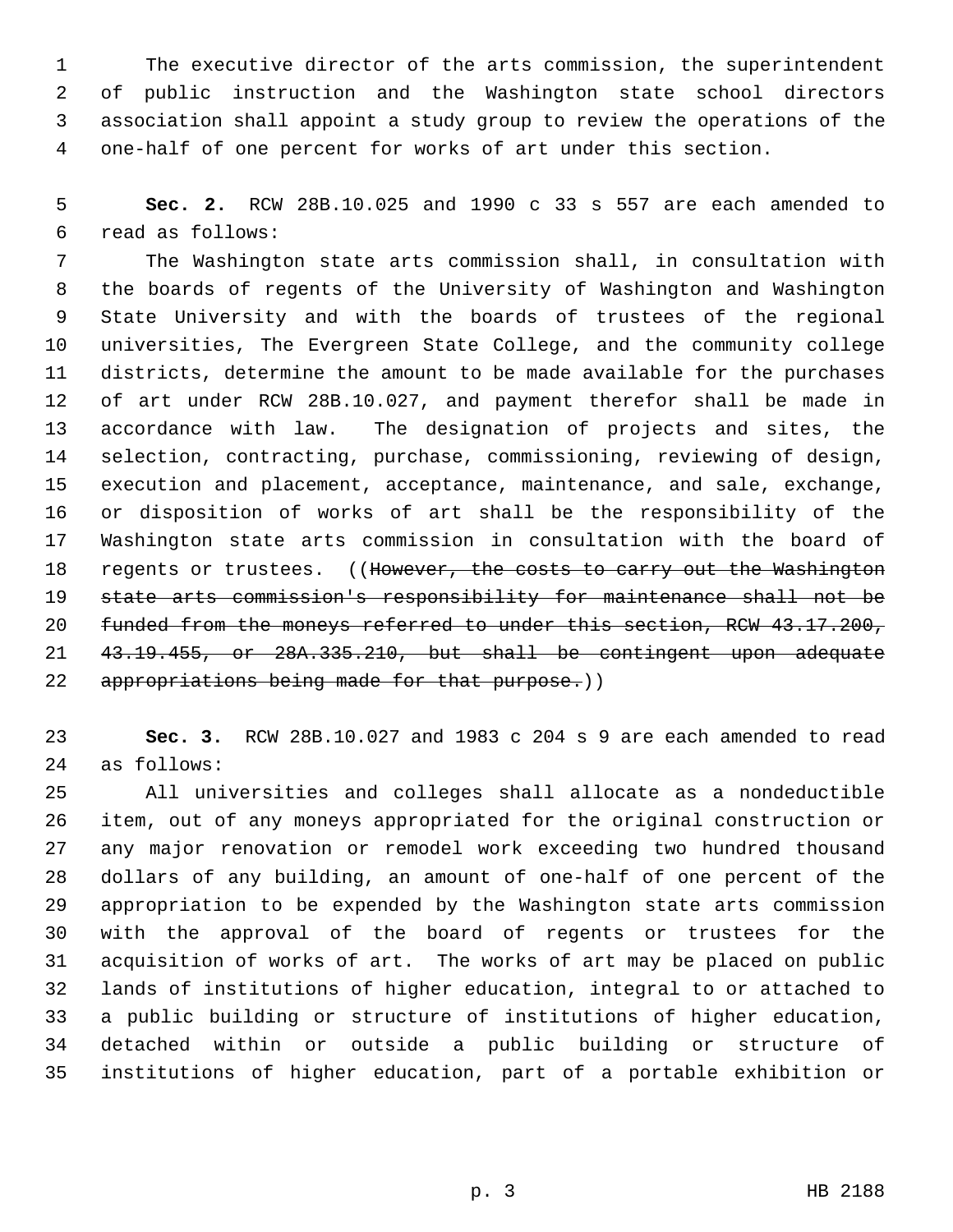collection, part of a temporary exhibition, or loaned or exhibited in other public facilities.

3 In addition to the cost of the works of art, the one-half of one percent of the appropriation shall be used to provide for the administration of the visual arts program, including conservation of the state art collection, by the Washington state arts commission and all costs for installation of the work of art. For the purpose of this section building shall not include sheds, warehouses, and other buildings of a temporary nature.

 **Sec. 4.** RCW 43.17.200 and 1983 c 204 s 4 are each amended to read as follows:

 All state agencies including all state departments, boards, councils, commissions, and quasi public corporations shall allocate, as a nondeductible item, out of any moneys appropriated for the original construction of any public building, an amount of one-half of one percent of the appropriation to be expended by the Washington state arts commission for the acquisition of works of art. The works of art may be placed on public lands, integral to or attached to a public building or structure, detached within or outside a public building or structure, part of a portable exhibition or collection, part of a temporary exhibition, or loaned or exhibited in other public 22 facilities. In addition to the cost of the works of art, the one-half of one percent of the appropriation as provided herein shall be used to provide for the administration of the visual arts program, including 25 conservation of the state art collection, by the Washington state arts commission and all costs for installation of the works of art. For the purpose of this section building shall not include highway construction sheds, warehouses or other buildings of a temporary nature.

 **Sec. 5.** RCW 43.17.210 and 1990 c 33 s 575 are each amended to read as follows:

 The Washington state arts commission shall determine the amount to be made available for the purchase of art in consultation with the agency, except where another person or agency is specified under RCW 43.19.455, 28A.335.210, or 28B.10.025, and payments therefor shall be made in accordance with law. The designation of projects and sites, selection, contracting, purchase, commissioning, reviewing of design,